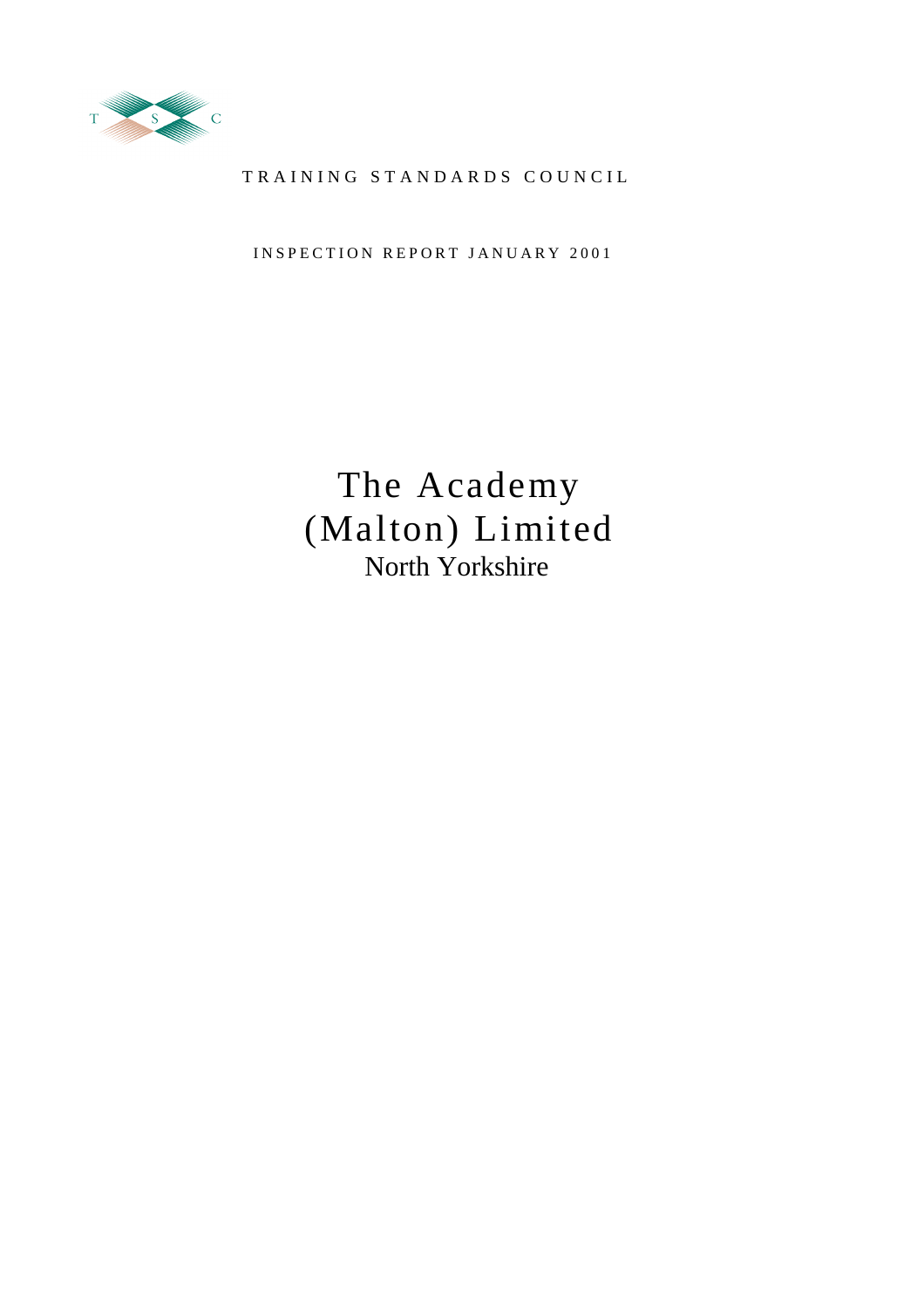

# SUMMARY

The Academy (Malton) Limited offers training in the one occupational area of hairdressing and beauty. Trainees have good practical skills and learning sessions are well planned. There is little training in key skills and inadequate work-based assessment. The academy has an open-access policy. The equal opportunities policy is incomplete and trainees have a poor understanding of equal opportunities. There is flexible, individualised support for trainees, but initial assessment is ineffective and reviews of trainees' progress are inadequate. There is effective internal communication but insufficient use of management information. Feedback from trainees is used to improve learning sessions, but there is no overall quality assurance system.

#### **GRADES**

| <b>OCCUPATIONAL AREAS</b> | <b>GRADE</b> | <b>GENERIC AREAS</b> | <b>GRADE</b> |
|---------------------------|--------------|----------------------|--------------|
| Hair & beauty             |              | Equal opportunities  |              |

| <b>GENERIC AREAS</b>   | <b>GRADE</b> |  |  |
|------------------------|--------------|--|--|
| Equal opportunities    |              |  |  |
| Trainee support        |              |  |  |
| Management of training |              |  |  |
| Quality assurance      |              |  |  |

### **KEY STRENGTHS**

- ♦ good development of trainees' practical skills
- ♦ well-planned learning sessions
- ♦ open-access policy
- ♦ flexible, individualised support for trainees
- ♦ particularly effective internal communication
- ♦ improvements to learning sessions through feedback from trainees

### **KEY WEAKNESSES**

- ♦ inadequate work-based assessment
- $\bullet$  little key skills training
- ♦ inadequate equal opportunities policy
- ♦ poor understanding of equal opportunities by trainees
- $\bullet$  ineffective initial assessment
- ♦ inadequate progress reviews
- ♦ insufficient use of management information
- ♦ no overall quality assurance system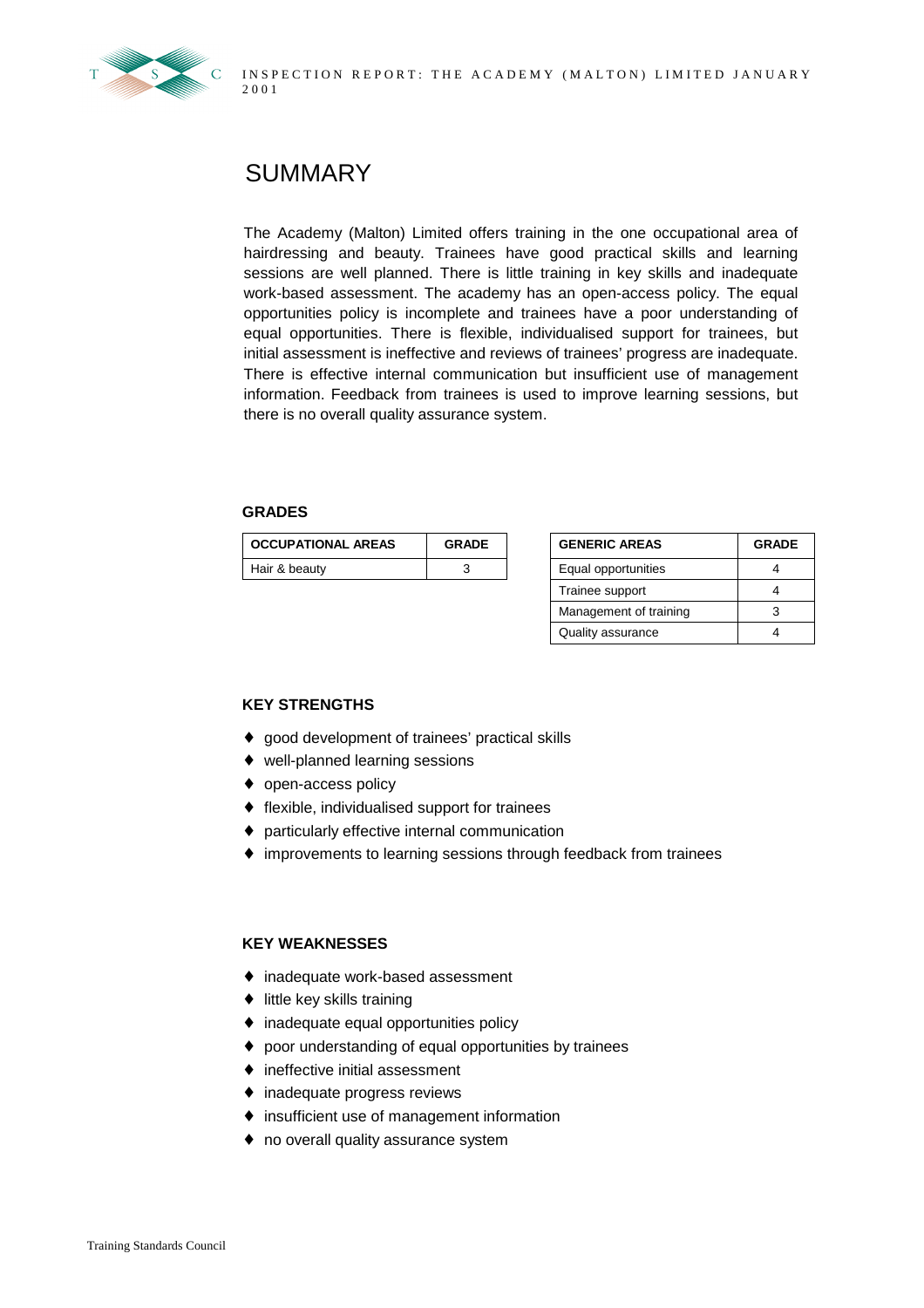

# INTRODUCTION

1. The Academy (Malton) Limited (The Academy ) is a privately owned business. It was established in 1979 with one commercial salon. By 1996, The Academy had five commercial salons. It expanded to offer training for fee-paying students. In 1998, The Academy was subcontracted to provide work-based training for a local training company. This subcontractual arrangement has now finished and The Academy has had a direct contract with North Yorkshire Training and Enterprise Council (TEC) since October 1999. Originally operating from one salon in Norton, North Yorkshire, The Academy moved its training to Malton in 1997. The training centre is on the second floor, above one of the business's five salons. The Academy's other salons are located in the towns of Kirkby, Driffield, Pickering, and Norton. The Academy currently provides training for 18 trainees working towards national vocational qualifications (NVQs) in hairdressing.

2. There is one owner, operating as a sole trader, who is responsible for businessplanning and quality assurance. The training and development director has operational responsibility for training. Four other members of staff train and assess for hairdressing qualifications. A freelance consultant provides a ten-week course on the key skills of information technology. Generally, trainees are assessed at the training centre. All training is done in-house and there is no subcontracting.

3. The Academy operates in Ryedale. This is the most sparsely populated district of North Yorkshire and has a poor transport infrastructure. The area constitutes 18 per cent of North Yorkshire and the centre of Ryedale is only 15 miles from York. The area has, until recently, been an area of thriving agriculture and agriculturerelated industries. Towns have had lively weekend markets and a livestock trade which supported local retailing and services. Recent changes have had a negative effect on the area and there are now signs of decline such as empty shops and buildings. Traditional employment in agriculture has sharply declined and the once buoyant tourism sector is declining. Ryedale District Council has been successful in bidding for funding to provide services to people in the 10 to 29 age range from the Single Regeneration Budget (SRB). It hopes to stem the current migration of young people, which is having a detrimental effect on the local economy. Businesses have difficulties in recruiting skilled workers.

4. Most trainees are recruited from the Ryedale area. Ryedale has four secondary schools and 53.5 per cent of school leavers achieved five or more general certificates of secondary education (GCSEs) at grade C or above, compared with the national average of 49.2 per cent. Less than 1 per cent of the population of Ryedale is from minority ethnic groups. The Ryedale area has an unemployment rate of 1.8 per cent, compared with the national average of 3.5 per cent.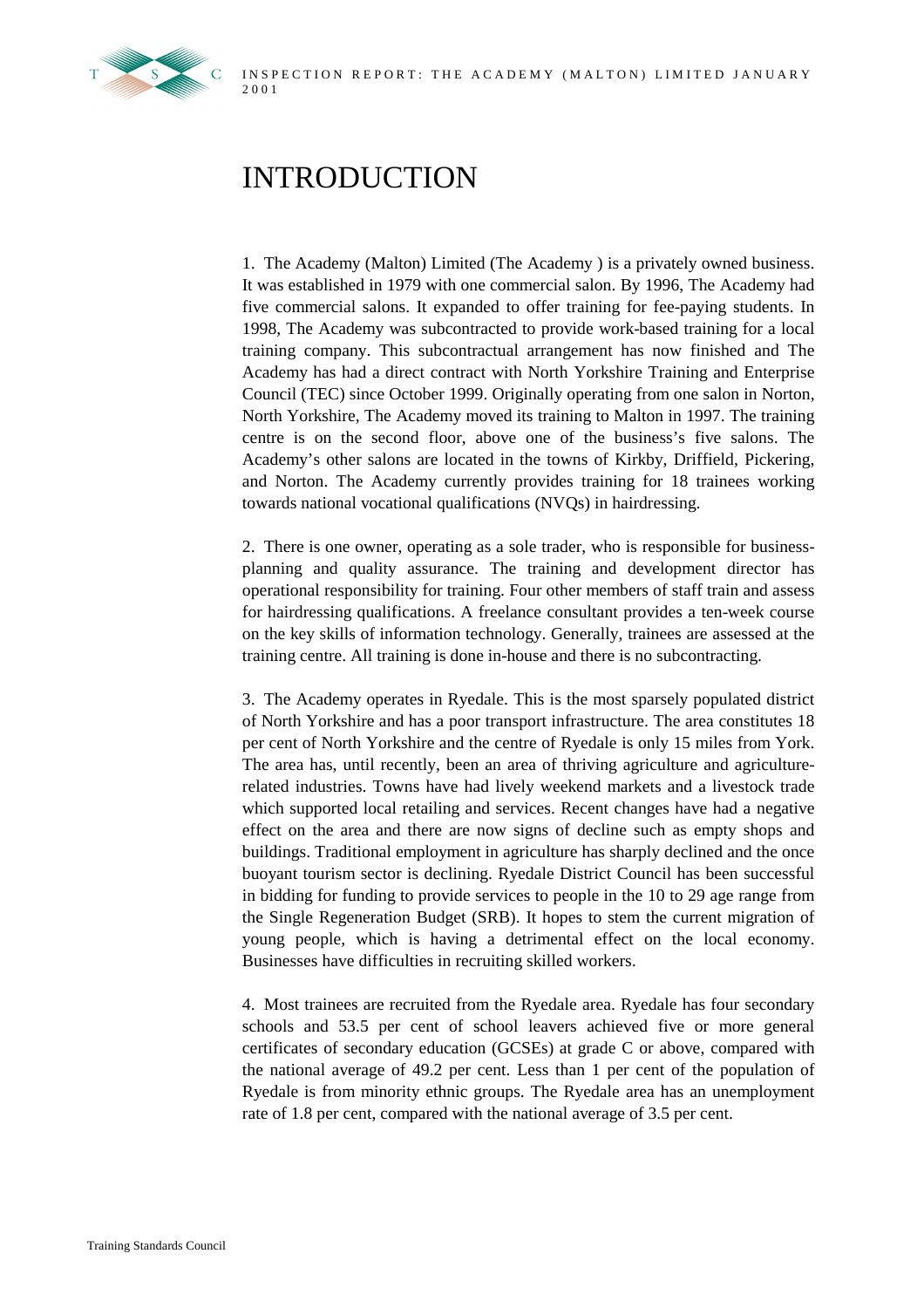

# INSPECTION FINDINGS

5. The Academy produced its first self-assessment report in June 2000, following a quality audit by the TEC. The group director and the training and development director wrote it, taking into account the views of trainees. The Academy's managers were asked to comment on the finished report. There was little feedback to them. The Academy did not fully understand the implications of the selfassessment process and the self-assessment report is not properly linked to the quality statements in *Raising the Standard*. Several strengths and weaknesses appear in inappropriate sections of the report. Many of the strengths were no more than normal practice. Although the self-assessment report accurately identified some weaknesses, it did not identify other significant weaknesses identified by inspectors. The Academy over-estimated grades for four areas. The action plan is unclear. It contains no indictors for measuring the effectiveness of actions. Some time scales for implementing actions have not been met, and some actions which should have been carried out by December 2000 had not been completed by the time of inspection.

6. A team of three inspectors spent a total of 12 days at The Academys' premises during January 2001. They visited work placements, and met trainees, training staff, managers and salon owners. They also studied all relevant policies, procedures and documents. Inspectors interviewed 16 trainees, and conducted 15 interviews with staff. They also met two workplace managers and supervisors and visited six work placements. They observed four learning sessions and one assessment.

Grades awarded to instruction sessions

|               | <b>GRADE 1</b> | <b>GRADE 2</b> | <b>GRADE 3</b> | <b>GRADE 4</b> | <b>GRADE 5</b> | <b>TOTAL</b> |
|---------------|----------------|----------------|----------------|----------------|----------------|--------------|
| Hair & beauty |                |                | ົ              |                |                | ∽            |
| <b>Total</b>  |                |                | 3              |                |                | a            |

# **OCCUPATIONAL AREAS**

# Hairdressing Grade 3

7. The Academy offers training in hairdressing only. Trainees have the opportunity to study additional skills such as barbering. Trainees are either modern apprentices or national trainees and study for NVQs at levels 2 and 3. There are 18 trainees: nine are modern apprentices and nine are national trainees. No trainees are endorsed as having special training needs. Seventeen trainees are employed. There is one training centre, or training academy, situated above one of The Academys' five salons. Trainees working towards NVQs at level 2 attend the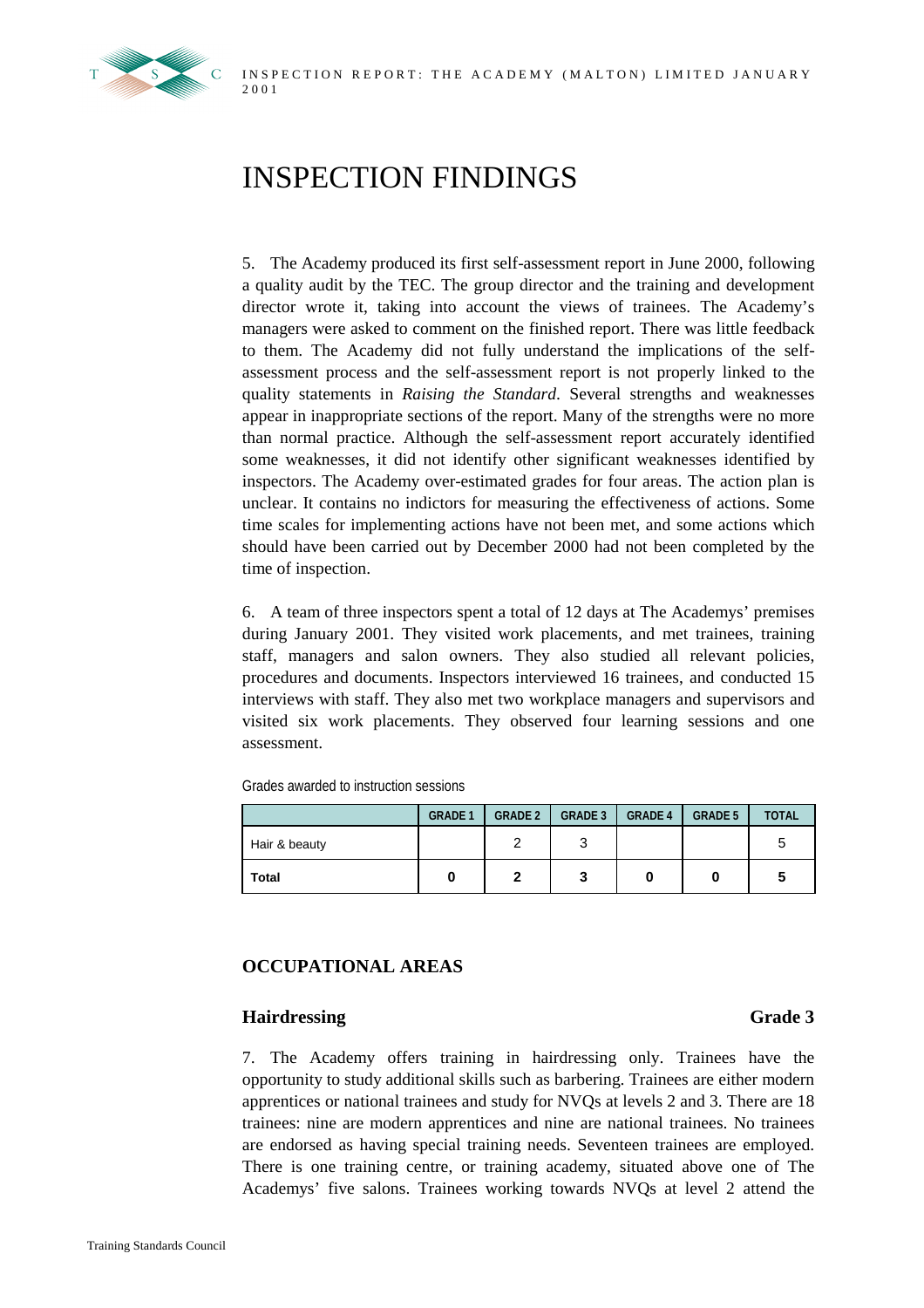

training academy in Malton for one day each week and trainees working towards level 3 NVQs attend for one day each month. The learning programme includes theory, practical and tutorial sessions. Four days are spent working in local commercial salons, where trainers visit them to review their progress. Five of the placement salons belong to the company and two other salons are used as work placements.

8. Seven trainees are based at the academy: two are full time, two are part time and the remaining three are self-employed. Except for one self-employed trainer, all staff spend some of their week in The Academys' commercial salons. Six trainers are responsible for hairdressing training and one is responsible for training in the key skill of information technology for key skills. All trainers are occupationally competent. Five have relevant qualifications in training and assessing but two have no relevant qualifications.

9. No data on achievement rates were available for previous years. The Academy has offered government-funded training for 15 months and to date four modern apprentices hope to achieve their framework in February 2001, 16 months after starting the programme. Other trainees are expected to complete their programme within 20 months of starting. The retention rate is 66 per cent. The self-assessment report accurately identified the good use of resources as a strength. Three of the five weaknesses were more appropriate to other areas of the report. Inspectors identified some additional strengths and weaknesses, and awarded a grade lower than that given by the company.

# *STRENGTHS*

- ♦ good development of trainees' practical skills
- ♦ well-planned learning sessions
- ♦ innovative use of resources

### *WEAKNESSES*

- ♦ inadequate work-based assessment
- ♦ little key skills training

10. Training at The Academy is well planned and effective. There is an annual plan for theory sessions. The training methods and the pace are varied to maintain trainees' interest and trainees' participation is encouraged. All trainees are encouraged to share their relevant experiences. Trainers produce lesson plans for theory sessions with identified objectives, activities and timetables. The plans for practical sessions, run in the commercial salons with clients, identify in general terms which assessments should be completed in a given timescale. All trainees have opportunities for additional training, including barbering, manicure, Shiatsu massage and ear piercing. Most of this additional training is given in house and does not lead to nationally recognised certificates.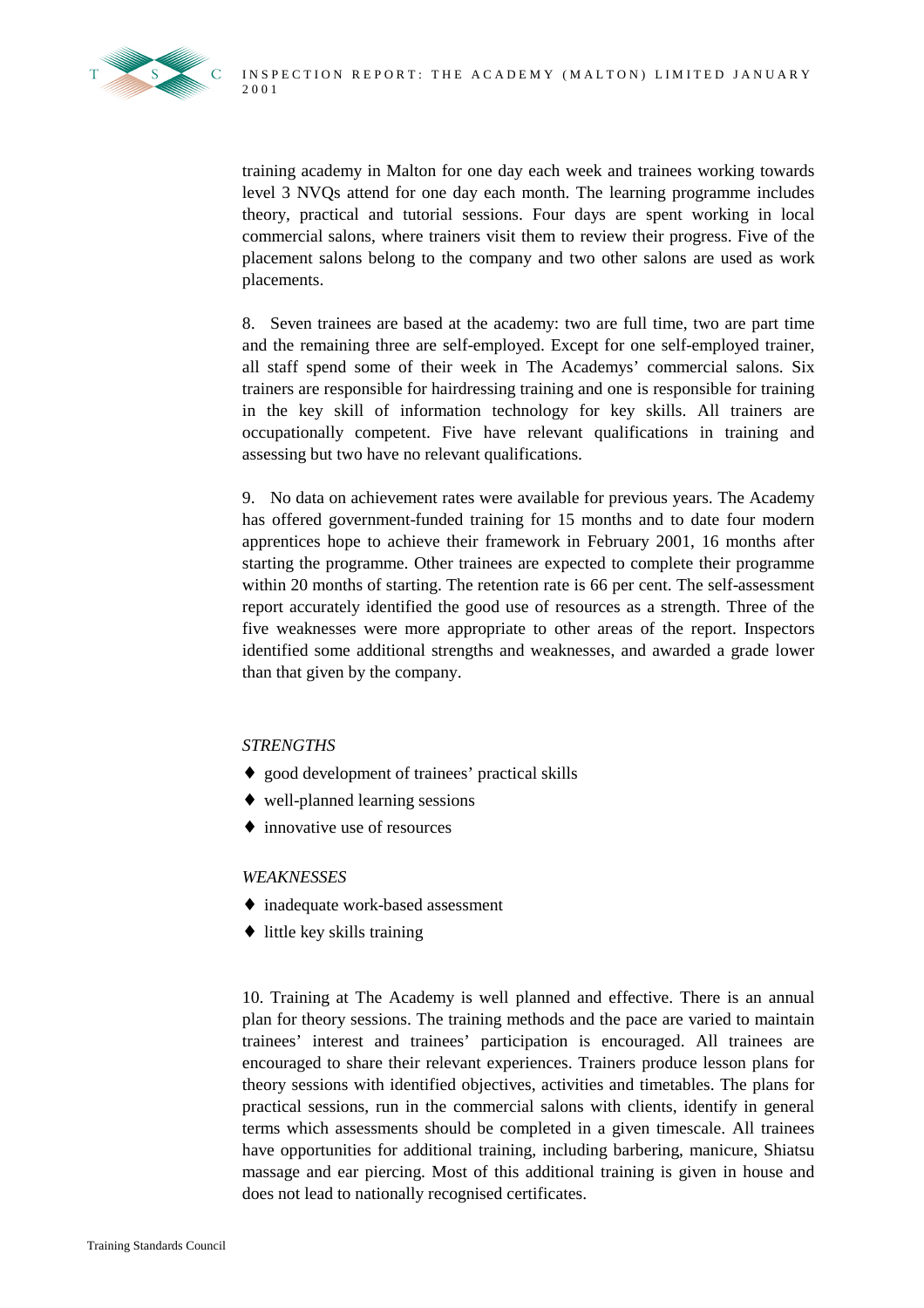

11. Salon managers are kept informed of their trainees' progress at monthly management meetings. Trainees' progress and a report from the training and development director are standing agenda items at this meeting, which allows salon managers to comment on and compare trainees' progress. These discussions are not always minuted, and actions are not agreed on. Only staff employed in the Academy's salons are invited to this meeting and it does not cover trainees in other salons.

12. Assessment in the workplace is not satisfactory. Although some salon managers are qualified assessors, they do not assess trainees. Trainees can ask training staff to visit them in the salons if they wish to be assessed but this rarely happens. The Academy has recognised the need for assessments in the workplace. A visiting assessor has recently been appointed to mark assignments and complete assessments in the workplace one day each week, and salon managers have been given the opportunity to gain assessors' qualifications. It is too early to assess the effectiveness of these strategies. At The Academy, there is a satisfactory range of clients for trainees to work on but this is not a substitute for assessment using naturally occurring evidence in the workplace. Suitable clients are not always available for specific assessments and trainees' progress in covering all aspects of the NVQ range is hindered.

13. The training academy is small, but satisfactorily equipped. The salon is large enough for eight trainees to work on one client each. This means groups are small and trainees have individual attention. The salon is light, clean and recently decorated and equipped with a video and flip chart. Textbooks are available for trainees. The equipment and small tools provided are of a commercial standard. The range of commercial products which trainees use is the same as that used in The Academy's commercial salons. There is no separate room for sessions in theory and one-to-one sessions with trainers, and the salon at the training academy is used for theory training, with trainees using foldaway desks. A portable commercial colour station is used to create a demonstration area when required. The innovative use of the small salon creates a suitable environment for training.

14. Although all the trainees are foundation or advanced modern apprentices, for whom key skills is an important part of their training programme, the trainees have been poorly informed about key skills by their assessors. Many trainees are unaware which key skills they are taking. They do not gather evidence towards their key skills units. There are plans to rectify this. A part-time member of staff has recently been appointed to internally verify key skills and external verification was planned for February 2001. However, trainees have been denied valuable opportunities to gather naturally occurring key skills evidence, and to understand the importance of key skills and their relationship to the rest of the programme. Workplace supervisors have no knowledge of key skills and there is no integration of key skills into workplace activities. Trainees do not understand the transferable nature of key skills and cannot relate them to their workplace. Trainees undertake a 10-week course, for two hours each week, and gain a basic, nationally recognised qualification in information technology. This is not started until the second year of training, which is too late for trainees to be able to use the knowledge in other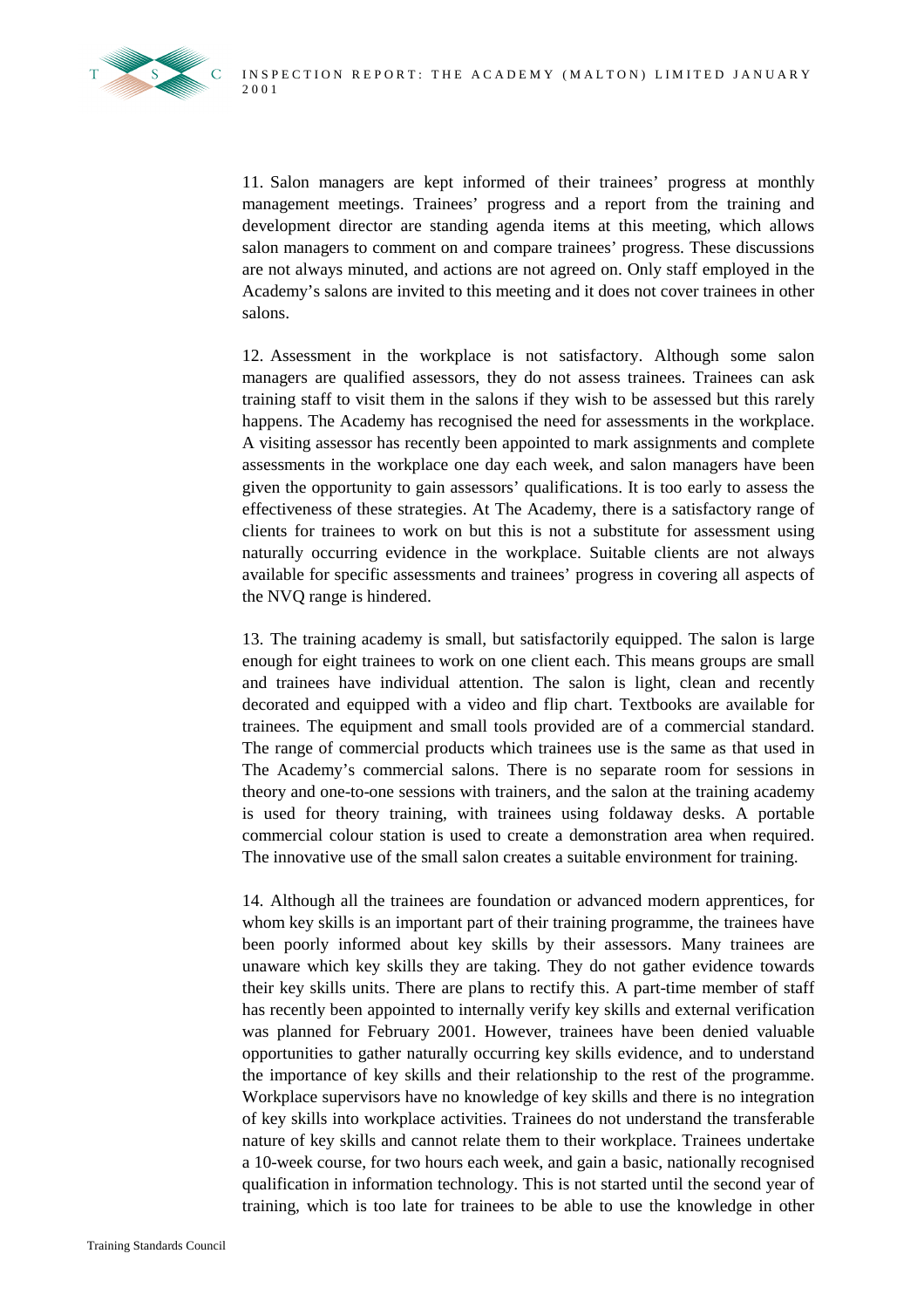

areas of their training. Trainees believe that the information technology course constitutes the whole of their key skills training.

15. Trainees demonstrate a high level of practical competence for their time in training. They are enthusiastic and well motivated. They work with confidence and as they become more competent they are encouraged to progress to working on paying clients. Trainees are encouraged to participate in local and national competitions and have had regular success at these events. Professionally produced photographs of the competition models are displayed in all The Academy salons and the training academy. Some photographs of trainee's work have also been reproduced in national hairdressing magazines. Trainees' portfolios are well presented. A satisfactory variety of evidence is accumulated and used to demonstrate the completion of assessments. This includes validated witness testimonies and clients' comments. Trainees understand their part in the assessment process. They agree with the trainer at the training academy when they will be assessed. Assessment is carried out according to the awarding body's guidelines. The assessor asks questions as soon as possible after the trainee has completed the practical work. Feedback given to trainees is clear about trainees' achievements and where improvements are needed. Internal verification is satisfactory.

# **GENERIC AREAS**

# **Equal opportunities Grade 4**

16. The Academy has an equal opportunities policy. It is included in the trainees' induction handbook and a copy is displayed on all staff notice boards in The Academy salons. The policy does not refer to some recent legislation and it does not meet the TEC's requirements. It is not dated or signed. The training and development director is responsible for equal opportunities. No equal opportunities data are collected on recruitment of staff and trainees in terms of gender, age and ethnicity. All the trainees are women. One has a disability. The training academy's staff comprise six women and one man. The self-assessment report identified three strengths, two of which the inspectors considered to be normal practice. Of the four weaknesses identified, two were accurate and inspectors identified an additional weakness relating to lack of staff training in equal opportunities. The grade awarded is lower than that given in the self-assessment report.

### *STRENGTHS*

- ♦ action to recruit from under-represented groups
- ♦ open-access policy

### *WEAKNESSES*

♦ inadequate equal opportunities policy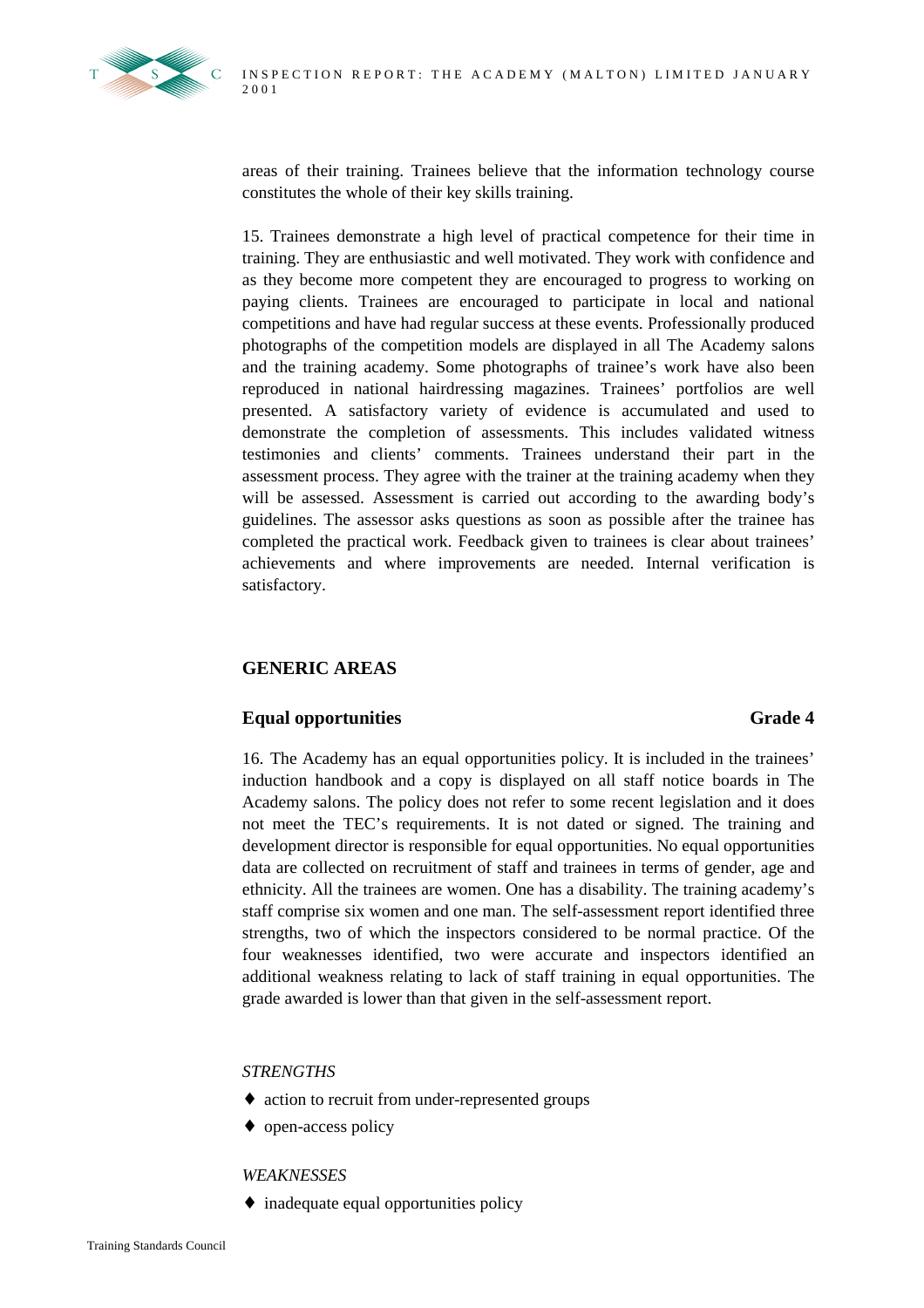

- ♦ insufficient staff training in equal opportunities
- ♦ poor understanding of equal opportunities by trainees

#### *GOOD PRACTICE*

*The training and development director works as a youth worker in the local area. Teaching young men life skills including skin care, personal presentation and hair care is a strategy used to encourage men to enter hairdressing training.*

17. The Academy has taken steps to address the gender imbalance on its training programmes. Representatives from The Academy attend local careers conventions and school open days. These events allow staff from the academy, accompanied by trainees currently on programmes, to demonstrate their practical skills and raise the profile of the industry. One male hairdresser, who recently qualified with The Academy, attends the events and there are opportunities for potential male recruits to discuss any concerns. The training academy uses its own video as a marketing tool and a new leaflet advertising the training is being developed. In both instances, positive images are used to attract under-represented groups. The training academy has close links with local schools. An after-school club has been introduced for young people considering hairdressing as a career. Ten-week taster courses in basic hairdressing skills are well attended and have resulted in some recruitment. Links have recently been formed with a local business partnership which has traditionally struggled to encourage women onto its programmes in engineering. This networking arrangement allows both organisations to access a broader range of potential trainees. A taster course has been specifically designed for potential male trainees who have currently applied for engineering programmes with the business partnership.

18. There are no barriers to access for trainees with disabilities or trainees from minority ethnic groups. One young person from South Korea was offered the opportunity to update her skills as a fully qualified hairdresser and beautician. Another applicant, who used a wheelchair, was supported by The Academy in finding a suitable work placement. Continued support was given when the trainee herself identified that her disabilities prevented her completing her training. The Academy helped her make a smooth transition to a local training programme in business administration. Some of The Academy's premises are not accessible for trainees with restricted mobility. Action is being taken to add a separate entrance with a lift to the first floor but, as a temporary measure while awaiting planning permission to extend the property, arrangements have been made for trainees to work downstairs in The Academy's commercial salon.

19. The equal opportunities policy is incomplete. It does not cover disabilities and the harassment policy is in draft form only. The policy does not cover all aspects of training. There is no mention of employers. The policy is not dated. It does not specify target dates for review, or record reviews which have been carried out. There has not yet been a review of the policy. The policy is written in complicated, and at times inappropriate, language for trainees. There are no equal opportunities data on recruitment of either staff or trainees. The Academy has no strategy for equal opportunities and there are no specific targets or performance indicators.

20. There has been no specific equal opportunities training for The Academy's staff, apart from the training and development director attending an awareness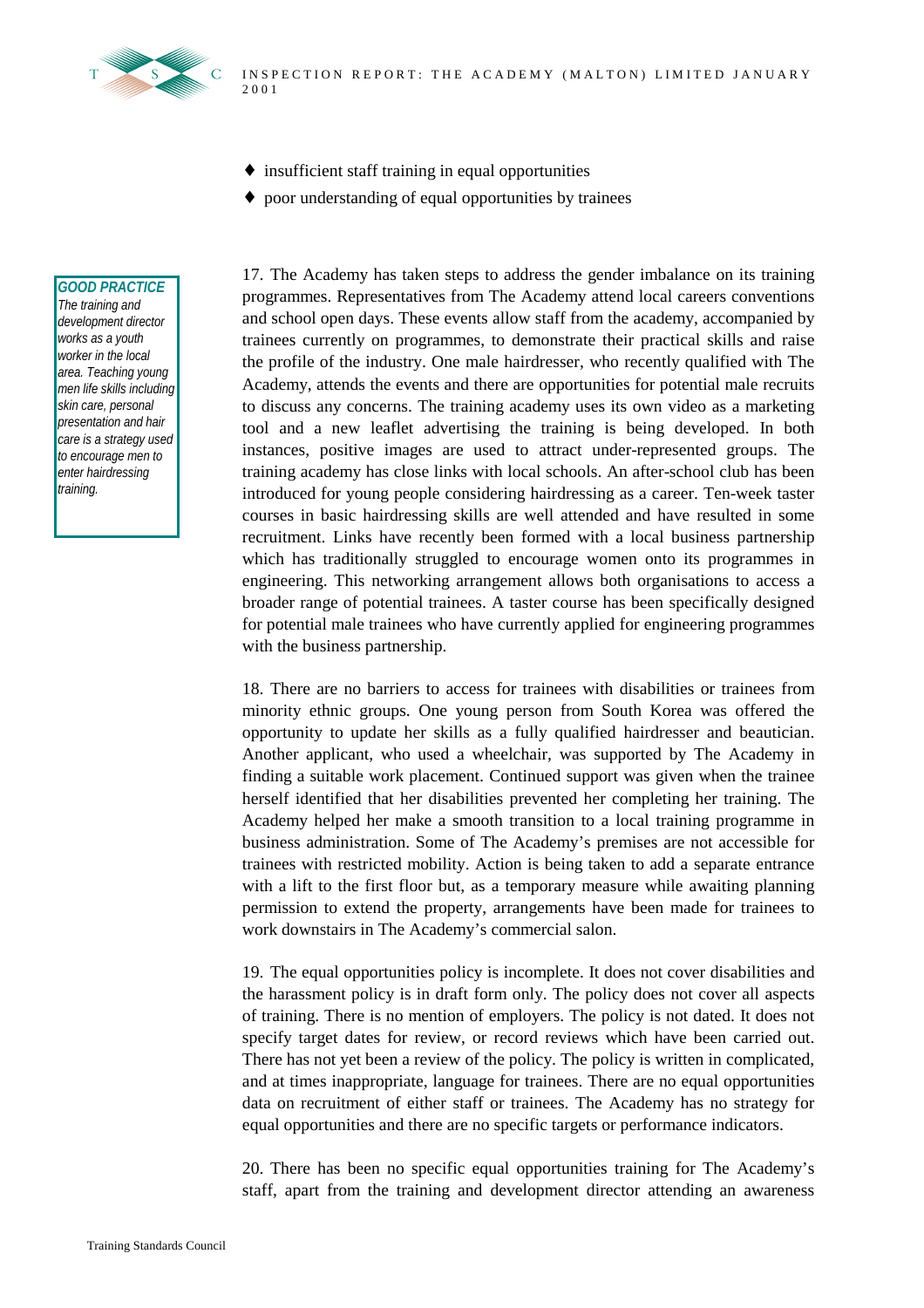

session given by the TEC. Staff awareness of the broader issues of equal opportunities is low. An awareness-raising programme for staff has been planned but has not yet started.

21. Trainees lack understanding of equal opportunities. They have no awareness of the broader issues of equal opportunities. A brief overview of the equal opportunities policy is included in the induction for trainees and the policy is displayed on notice boards in the salons, but there is no reinforcement of equal opportunities in training sessions. The equal opportunities policy is not given to employers and there is no monitoring of equal opportunities in the workplace.

# **Trainee support** Grade 4

22. Trainee support is the responsibility of the training and development director. Trainees are referred to The Academy by local schools and the careers service and through direct recruitment. All applicants are interviewed. Requirements for additional learning support are identified and relevant support organised to address individual needs. Links with external support agencies have been formed. Trainees have an induction on joining the programme and receive an induction handbook. The self-assessment report identified three strengths, relating to the approachability of staff, the trainees' induction programme and work placements. These strengths were no more than normal practice. The weakness identified in the self-assessment report, relating to individual learning plans, was agreed with by inspectors. Two additional weaknesses were identified. The grade awarded is lower than that given in the self-assessment report.

### *STRENGTHS*

- ♦ flexible, individualised support for trainees
- ♦ celebration of trainees' success
- ♦ valuing of trainees as salon employees

### *WEAKNESSES*

- $\rightarrow$  ineffective initial assessment
- ♦ poor use of individual learning plans
- ♦ inadequate progress reviews

23. Staff at The Academy give close consideration to the individual needs of trainees and ensure that support is available. Trainees with disabilities discuss their needs with the training and development director. One trainee, who has a back problem following an accident, finds it difficult to stand for a full day and has been given a flexible timetable to attend The Academy for training on half days if necessary. Another trainee, who has been diagnosed as having dyspraxia, has been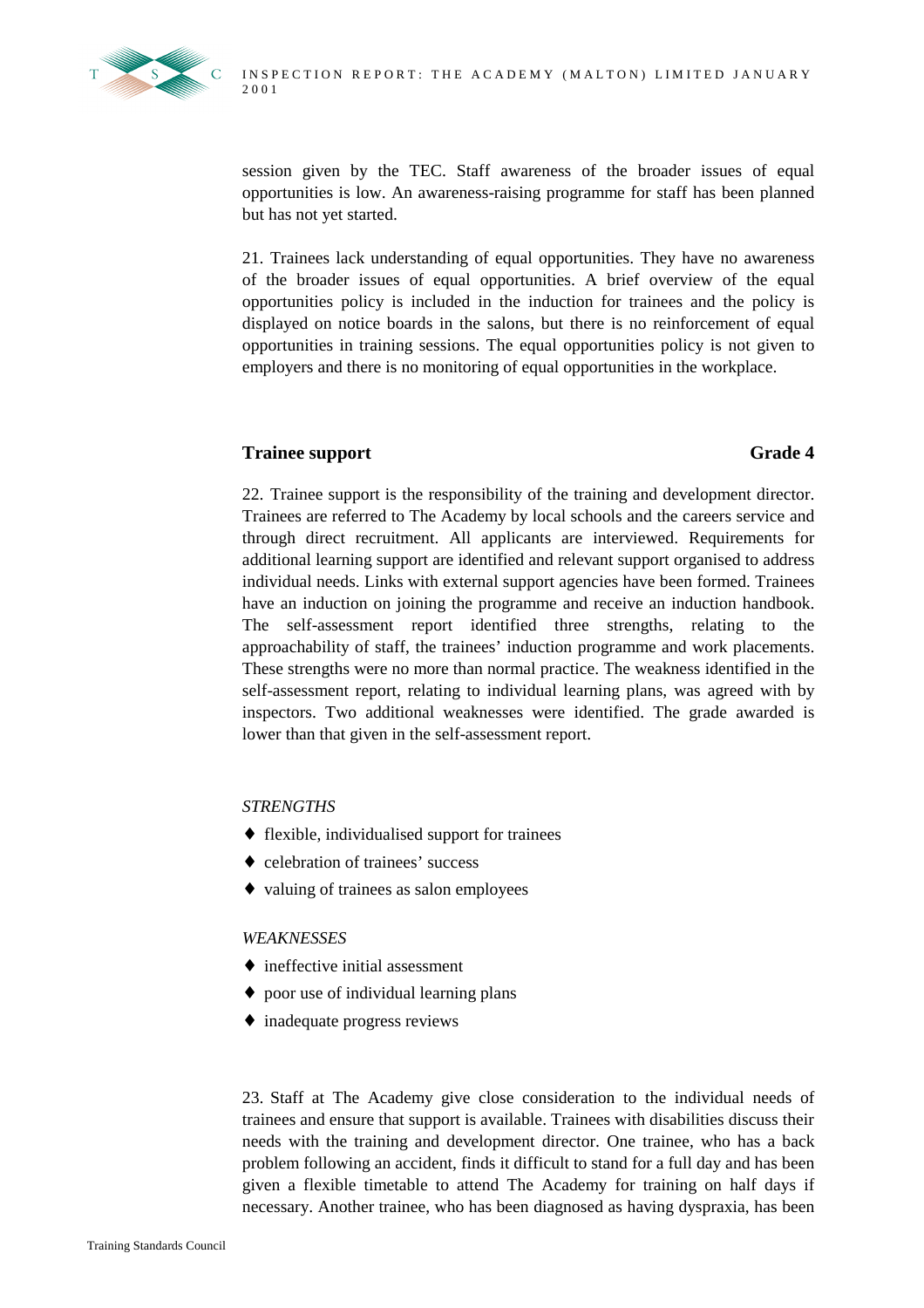

offered weekly support from a local association. The trainee is also given one-toone learning sessions. The Academy offers a wide range of competition and photographic work for those trainees who intend to become more involved in this area. One trainee who had entered a national competition was unable to travel on public transport because of an operation on her feet. She was temporarily using a wheelchair. The Academy's staff made arrangements with the organisers of the competition so that the trainee could compete. Ramps were set up to the stage and a hydraulic chair was made available. The Academy's staff transported her to the event in its own transport.

24. Trainees' success is publicly celebrated. There is an annual award evening when trainees are presented with awards gained throughout the year. The presentation is made by a local hairdressing celebrity and this gives the event a high profile. Throughout the year, there are press releases on the many competitions the trainees take part in. These are at local, national or international levels. It is not only winners who are recognised. Trainees showing particular progress in their work are recognised for their efforts.

25. Trainees at The Academy are valued as members of its staff. They are given the opportunity to work on paying clients as soon as they are competent and to have their own clients, alongside the qualified staff. Financial targets are set for this work and the trainees are included in the commission and bonus schemes which operate for sales above the basic rate. Trainees are motivated to build their clientele. Salon managers appraise all salon staff quarterly and trainees working at The Academy have the same opportunity to be appraised.

26. There is no initial assessment of key skills or occupational skills. Trainees do not complete any occupational tests such as manual dexterity tests. Some trainees do not take a basic skills test designed to identify additional learning support needs. Some trainees who have taken this test do not know their results. The training and development director is responsible for holding the test results for all trainees, but the records are not updated and omissions have not been identified. Prior experience is not always accredited and there is no accreditation of prior learning for key skills.

27. Individual learning plans are not always completed accurately, and some lack information, dates, and staff and trainees' signatures. Some target dates for completing units are unrealistic and others or do not take into account trainees' prior experience. Most dates of progress reviews are missing. Additional learning support is not systematically recorded. The individual learning plan is not used as the basis of trainees' progress reviews and is not updated.

28. The progress-review process is ineffective. Progress reviews vary in frequency and regularity. Completion of the forms is poor, with some sections of the progress review not covered. Salon managers' comments are not always received. The frequency of visits varies from once every four weeks to once a term. Some trainees have not had a progress review since the start of their programme. Targets are discussed but not always recorded, and so trainees have no records to refer to.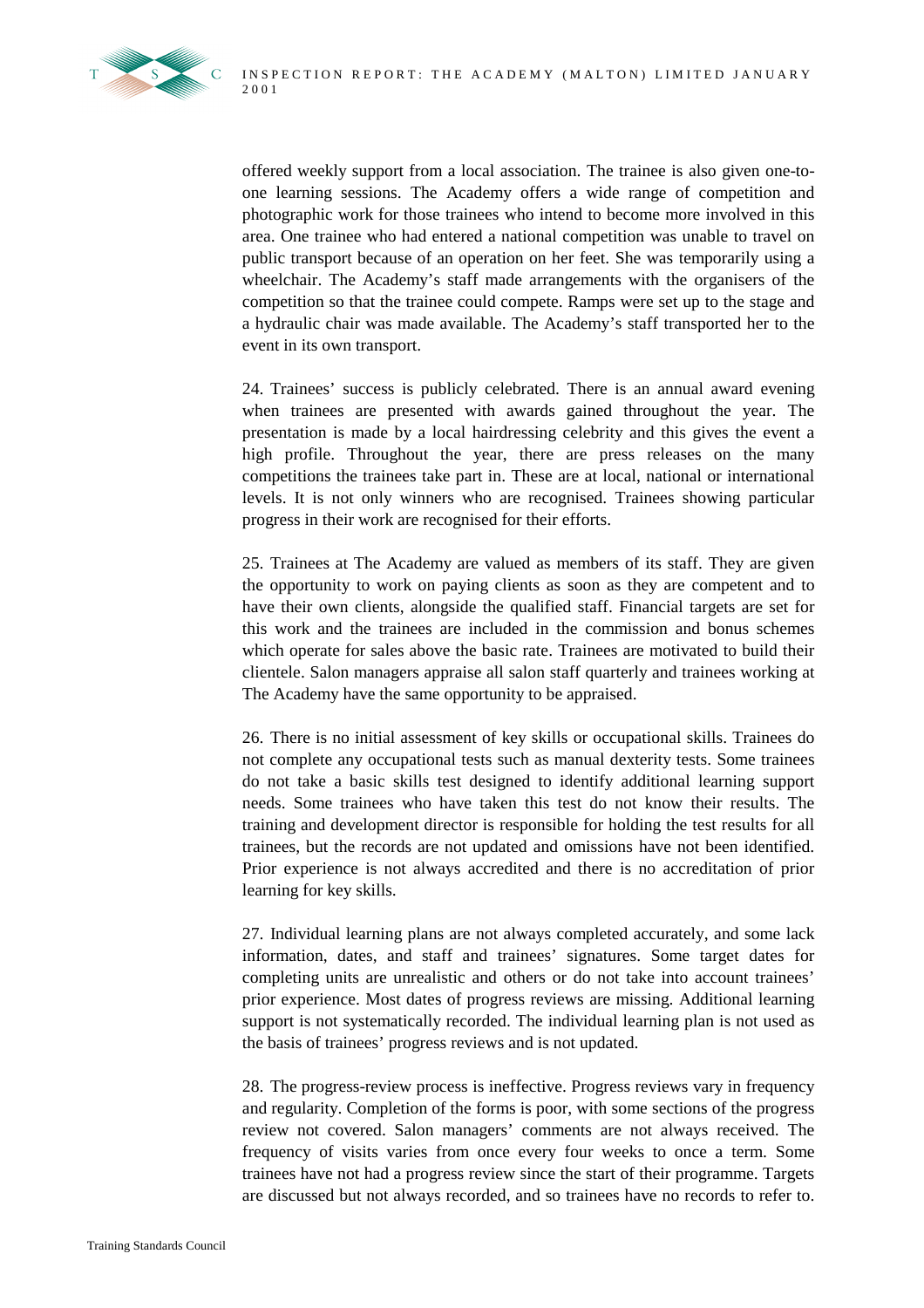

There is no joint discussion between the trainee, the assessor and the workplace supervisor or salon manager. The Academy's salon managers meet the training and development director every month to receive feedback on their particular trainees and reports on the trainees are completed by The Academy each term and sent to the salons. Information from progress reviews is not used to update trainees' individual training plans.

### **Management of training Grade 3**

28. The training academy is based on the second floor above one of The Academy's five commercial salons. Of the 50 staff employed by the business as a whole, seven are involved in training and assessment. The group director acts as assessor, internal verifier and quality assurance co-ordinator, and also takes strategic responsibility for financial management and business-planning within The Academy as a whole. The training and development director has operational responsibility for training, assessment and TEC contracts. A further four members of staff train and assess in hairdressing. A freelance consultant provides a separate 10-week training course on the key skill of information technology. All training academy staff have job descriptions. They receive a copy of the staff handbook when they join The Academy. Employees are appraised twice each year. The Academy was successfully reassessed for the Investors in People standard in March 1998. The self-assessment report provides some brief contextual information for this aspect of training. Most of the strengths identified by The Academy represent no more than contractual compliance. One of the weaknesses identified in the self-assessment report is more appropriate to trainee support. The other weaknesses had been rectified by the time of inspection. Inspectors found other strengths and weaknesses. The grade awarded is the same as that given in the self-assessment report.

### *STRENGTHS*

- ♦ particularly effective internal communication
- good external networking
- well-focused staff development

### *WEAKNESSES*

- ♦ inadequate development plan
- ♦ unsystematic staff induction
- ♦ insufficient use of management information

29. Communication within the training academy, and between the training academy and The Academy's salons, is regular and well organised. Trainers and assessors meet once each month to discuss the progress of trainees and practical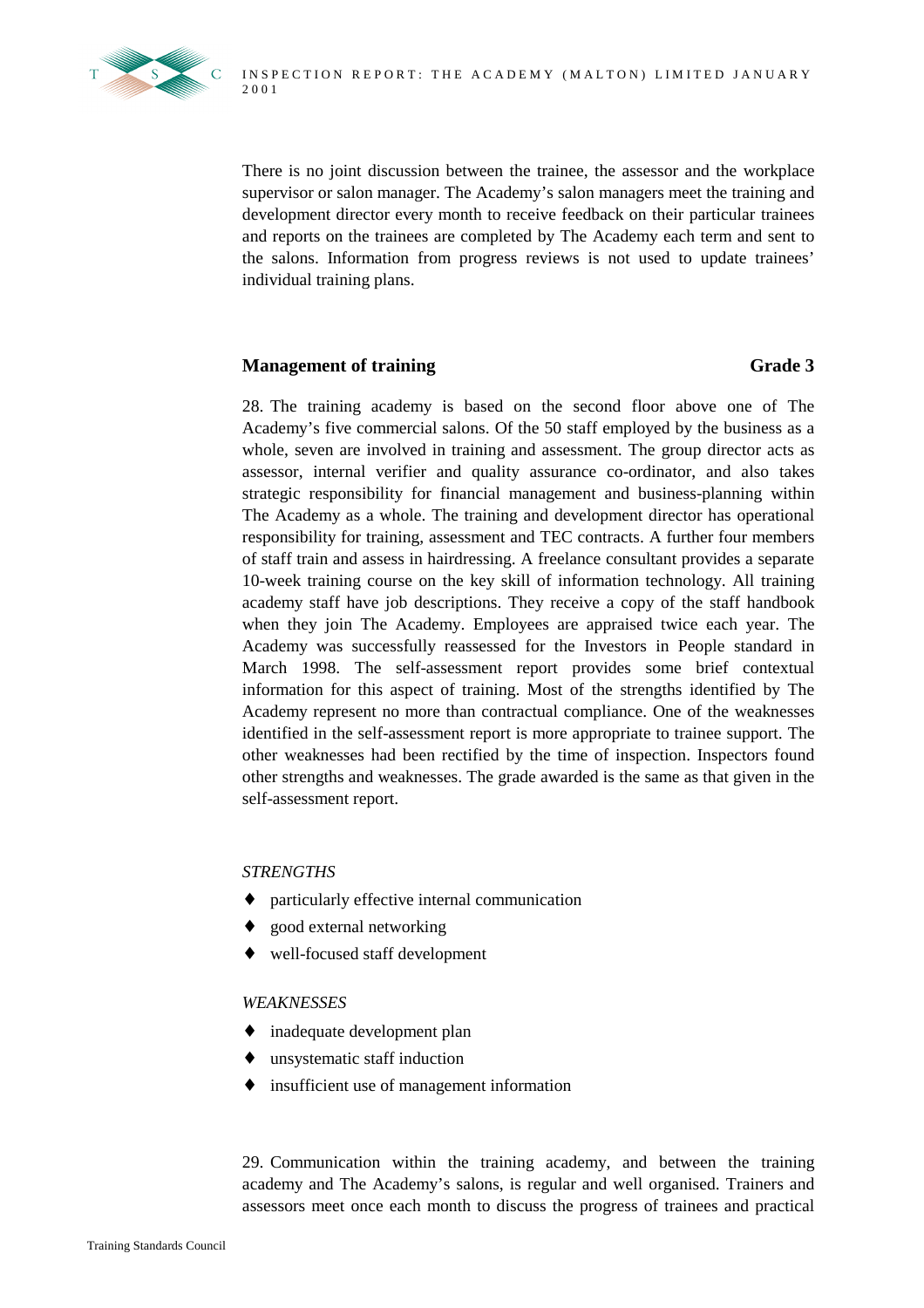

training issues. Meetings of all staff at The Academy are regular and well attended. Each salon has a minuted team meeting once a week. Salon managers meet once a month. At both these meetings, issues relating to training and trainees are included, although not always minuted. These meetings are also well attended. The minutes of the salon managers' meetings are comprehensive and are written to be understandable to employees and trainees. They include reference to staff and trainees' achievements, and thanks to those who have made a particular contribution during that month. All staff at The Academy receive the minutes of the salon managers' meetings, and freelance staff have recently begun to receive copies of the minutes at their homes. Between meetings, employees are kept well informed through memorandums and briefings. They are routinely consulted about important issues. For example, staff and trainees have been invited to contribute ideas regarding the wording of a mission statement for The Academy. Staff feel well informed and are very clear about their roles with regard both to the training academy and to The Academy as a whole.

30. The Academy's directors network effectively with external agencies and companies. The group director and the training and development director have attended several meetings of a local business partnership, attended by other local training companies. They have sought the advice of other training companies on issues such as internal verification. The Academy is in frequent contact with the local press and provides newspapers with press releases and invitations to photographic shoots. Newspapers give The Academy regular, positive publicity about its activities and trainees' achievements at competitions.

31. Opportunities for staff development are readily available to all staff at The Academy. Training is linked to the needs of the organisation as well as the individual. Staff are encouraged to attend courses aimed at improving their practical or training skills. The training and development director has recently completed a survey of the professional development needs of all The Academy's staff. She has used this as the basis of a comprehensive staff development plan, which lists a range of short courses on offer to both staff and trainees. The courses include practical topics, such as cutting and colouring, and wider issues, such as management. Employees receive a twice-yearly appraisal, which focuses on their achievement, any barriers to their progress, and their professional development needs. The group director scrutinises all appraisal records. Staff value the opportunities to develop their skills and to improve their performance.

32. The training academy is included in The Academy's development plan, which is updated annually. This outlines the business's objectives for the year and the ways in which they can be achieved. It is very brief and lacks necessary detail. There is no reference to progress against previous development plans. The objectives outlined are not always clear and are not quantified. For example, one objective refers to the need for salons to attract more clients but does not indicate by how much. None of the objectives relates clearly to training or assessment. It is not clear how the actions identified are intended to meet the objectives. For example, none of the actions specified relates to attracting more clients. There are no timescales and there is no identification of those people responsible for carrying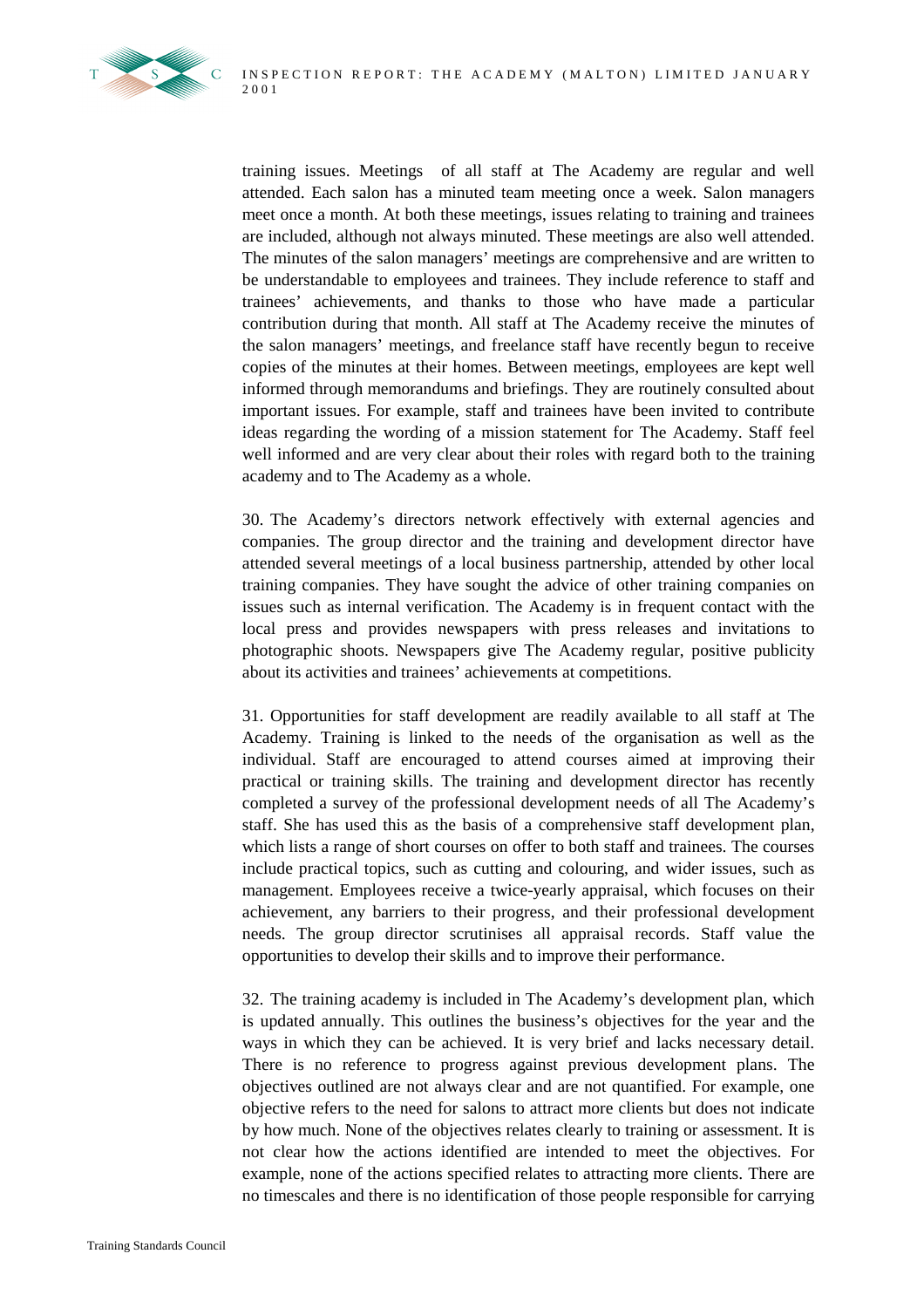

out the actions. The business plan is insufficient as an indicator of The Academy's strategic objectives and how to achieve them.

33. Over the past few months, three of The Academy employees have taken on responsibility for training or assessing in the training academy. The training and development director is working with them to introduce them to the training academy's working methods. She discusses schemes of work and learning sessions with them, and shows them how to complete documents. This is not however a formal induction and is not carried out in a systematic way. There is no staff induction procedure or check-list to ensure that staff new to The Academy receive all the information they need, or that they have demonstrated full competence in all aspects of their job role before being expected to carry it out without supervision. Two freelance consultants have recently been invited to work for the training academy on a sessional basis: one as a key skills internal verifier and the other as a trainer in the key skill of information technology. Neither of these has been given any form of induction.

34. The Academy has a management-information system provided by the TEC. The Academy uses this to administer its claim to the TEC. It makes no other use of the system. The Academy collects data about the recruitment, achievement and destinations of trainees. Staff members have detailed knowledge of why particular individuals withdraw their applications for learning programmes, or leave before they have completed their training. But managers do not analyse these data to establish trends. They do not use them for decision-making or to improve training. Data are not used to define the business's strategic objectives or to produce its business plan.

# **Quality assurance** Grade 4

35. The owner is responsible for quality assurance across The Academy. She carries out most of the internal verification for the training academy. A consultant has recently been appointed to internally verify trainees' key skills. The company has some quality assurance policies and procedures. It is subject to external auditing by the TEC, and external verification by the awarding bodies. Feedback is sought from trainees after most learning sessions. The owner and the training and development director wrote the self-assessment report. The views of trainees were gathered and included in the report. The draft self-assessment report was circulated to Goody's salon managers, who were asked to complete a sheet giving their views about it. The contextual information provided in the self-assessment report for this aspect of training is inaccurate in places. The three strengths identified represent no more than normal practice. The weaknesses are expressed as actions to be taken. Inspectors found additional strengths and weaknesses. The grade awarded is lower than that given in the self-assessment report.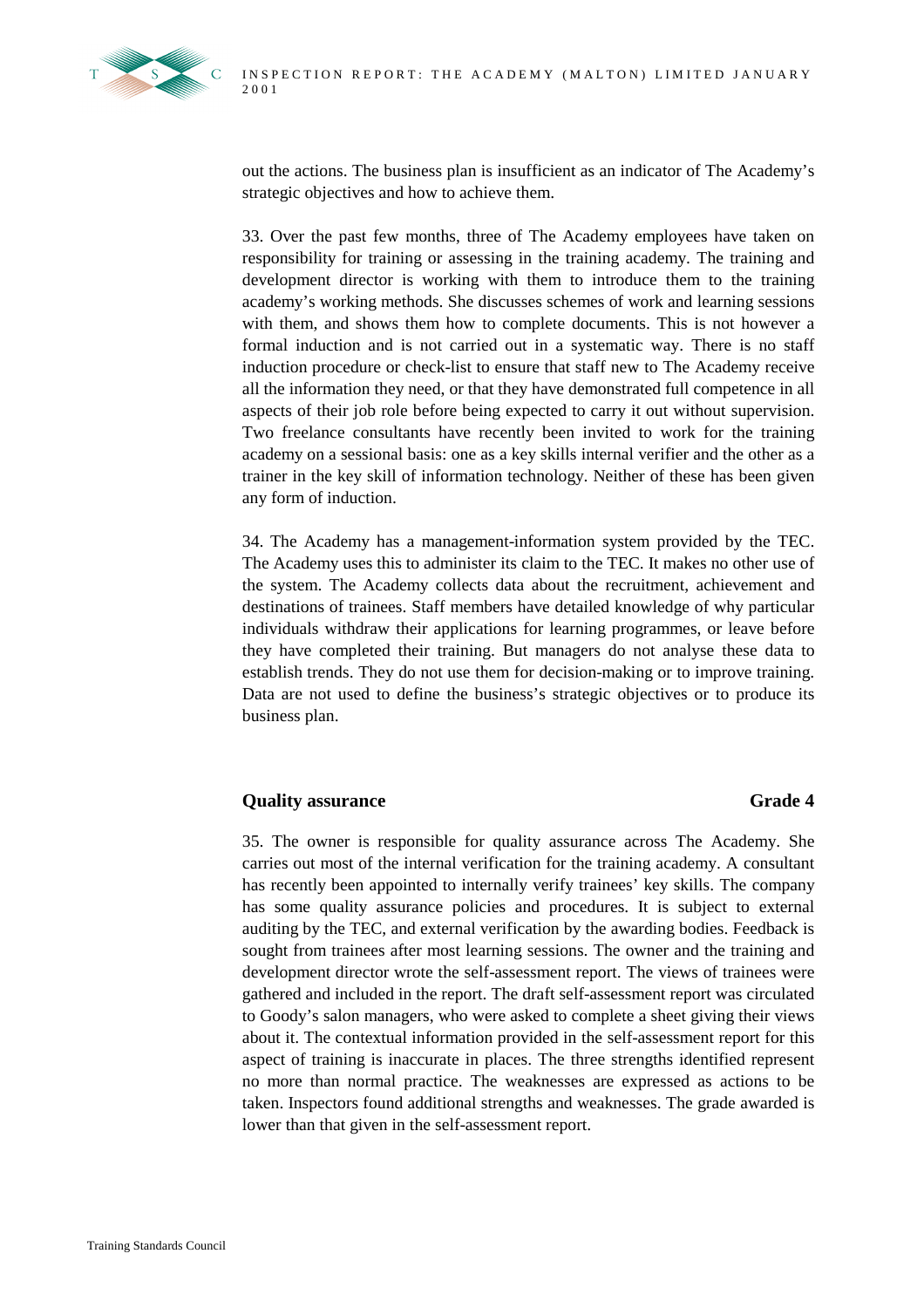

### *STRENGTHS*

♦ improvements to learning sessions through feedback from trainees

### *WEAKNESSES*

- ♦ no overall quality assurance system
- ♦ insufficient internal verification by observation of training and assessment

36. Goody's trainers routinely ask trainees for their feedback about learning sessions. They are asked to provide written feedback about the training provided for each unit of the NVQ. They are also asked to give verbal feedback at the end of each learning session. The feedback is discussed by trainers and assessors, and is used to improve the quality of training. For example, trainees' feedback suggested that the information technology key skill course was not long enough. Its length was increased from six weeks to 10 weeks. A group of modern apprentices objected to the timing of one of their off-the-job learning sessions, which took place in the evening. They found it difficult to concentrate after a full day's work. The session was moved to an earlier time.

37. Although trainees' feedback about their learning sessions is collected and acted upon, other aspects are not systematically evaluated. The Academy does not systematically gather trainees' views about their learning programmes as a whole. The training and development director has collected feedback about the induction from trainees who recently started their programmes but she has not yet analysed these data. There are plans to collect trainees' views at key stages of their programme but these have not been implemented.

38. Since taking up post in 1997, the training and development director has written policies and procedures for some aspects of training and assessment but these are neither clear nor comprehensive. They do not adequately express Goody's expectations with regard to training and assessment and they do not provide sufficiently detailed or accurate guidelines about how these processes should be carried out. There are no policies or procedures for important elements of training and assessment, such as initial assessment, the accreditation of prior learning, or of trainees' progress reviews. Goody's does not have an overall quality assurance policy. The policies and procedures which have been written are undated. There is no schedule for their review or evaluation, and no system for ensuring that they are appropriate. They do not constitute a satisfactory quality assurance framework.

39. The owner acts as the internal verifier for hairdressing NVQs. A freelance consultant has recently been appointed to take on the role of key skills internal verifier. Internal verification of trainees' portfolios is satisfactory. It takes place at regular intervals and involves a suitable sample of trainees, assessors and units and elements of the NVQ, or key skills. The process is thorough and clearly recorded. Written and verbal feedback is provided for assessors. This gives brief information about the sufficiency of evidence and the quality of the portfolio overall.